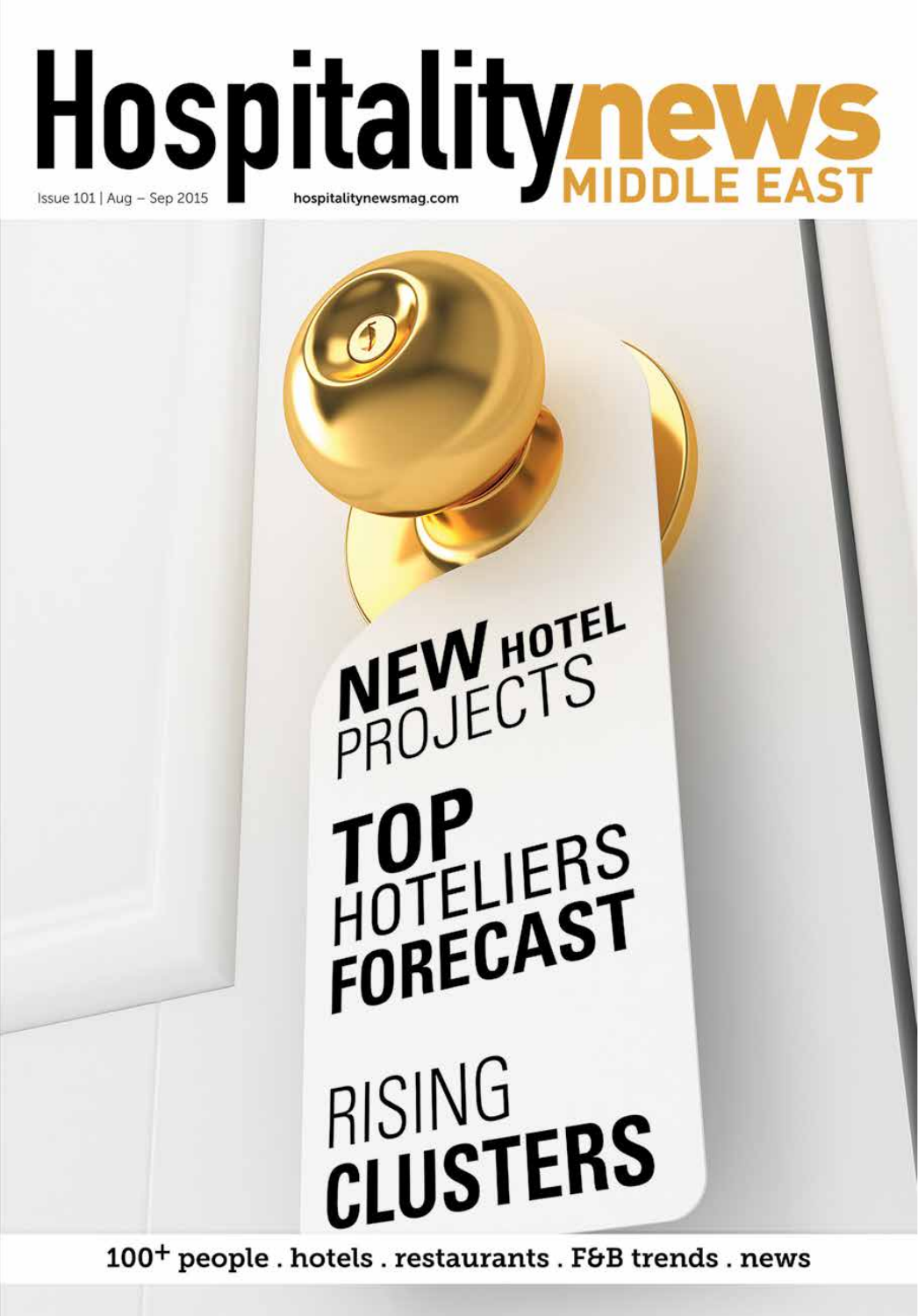

### **Hotels vs. furnished serviced apartments:** WHO HAS A LEG UP ON THE OTHER?



Worldwide hotels are up in arms these days, battling fierce competition: the traditional accommodation offer is being overpowered by alternative 'feel like home' structures. Nada Alameddine, partner at Hodema finds out what this means for hotels

With accommodation in nearly every major hospitality destination worldwide, the trendiest at the moment is the C to C online lodging service Airbnb, where visitors can stay for short or longer periods in people's homes; both shared and private. Its popularity is on the rise due to lower rates and listings that can rival four and five-star hotels.

#### Fierce competition

But, there are more professional competitors, such as serviced apartments. They offer furnished flats for both short and long-term stays. Their price is inclusive of utility bills, and provide hotel-like amenities, such as housekeeping service and 24 hour reception or concierge service. It was originally set up for long term stays, enabling visitors to make themselves at home when abroad and, with more space and privacy, avoid the anonymity

of hotel rooms. Extended stay hotels are usually composed of one-bedroom and two-bedroom units with a kitchen or kitchenette.Their prices and categories range from economy to upscale.

They prove particularly popular among families, since they can all remain together, are more flexible than hotels in terms of schedule and have a private kitchen that makes life with children easier. But they keep the hotel feel, with the same service standards. From long stays traditionally, people have thus turned to serviced apartments for shorter stays, at the expense of regular hotels.

Another crowd of new aficionados are business travelers, who sometimes have to stay for lengthy periods of time away from home. The so-called corporate housing is popular mainly in North America, and the average stay is above 30 nights. The

services provided are usually maintenance and cleaning, and the fees are generally 20 percent lower than the extended stay hotels.

However, hotels are trying to compete with serviced apartments by introducing a 'suite-in' formula, as they offer studios and one-bedroom suites, all coming with regular hotel services. Unlike extended stay hotels, these don't have kitchens.

International operators often develop a furnished serviced apartment building, in addition to their hotels; allowing them to target different types of demand, cater to a wider market and have flexibility in their product offering. Branded serviced apartments cut even more into costs, as they benefit from standardized operations and centralized clustered services. They have on average 29 percent fewer staff than unbranded establishments. "This increases the synergies between